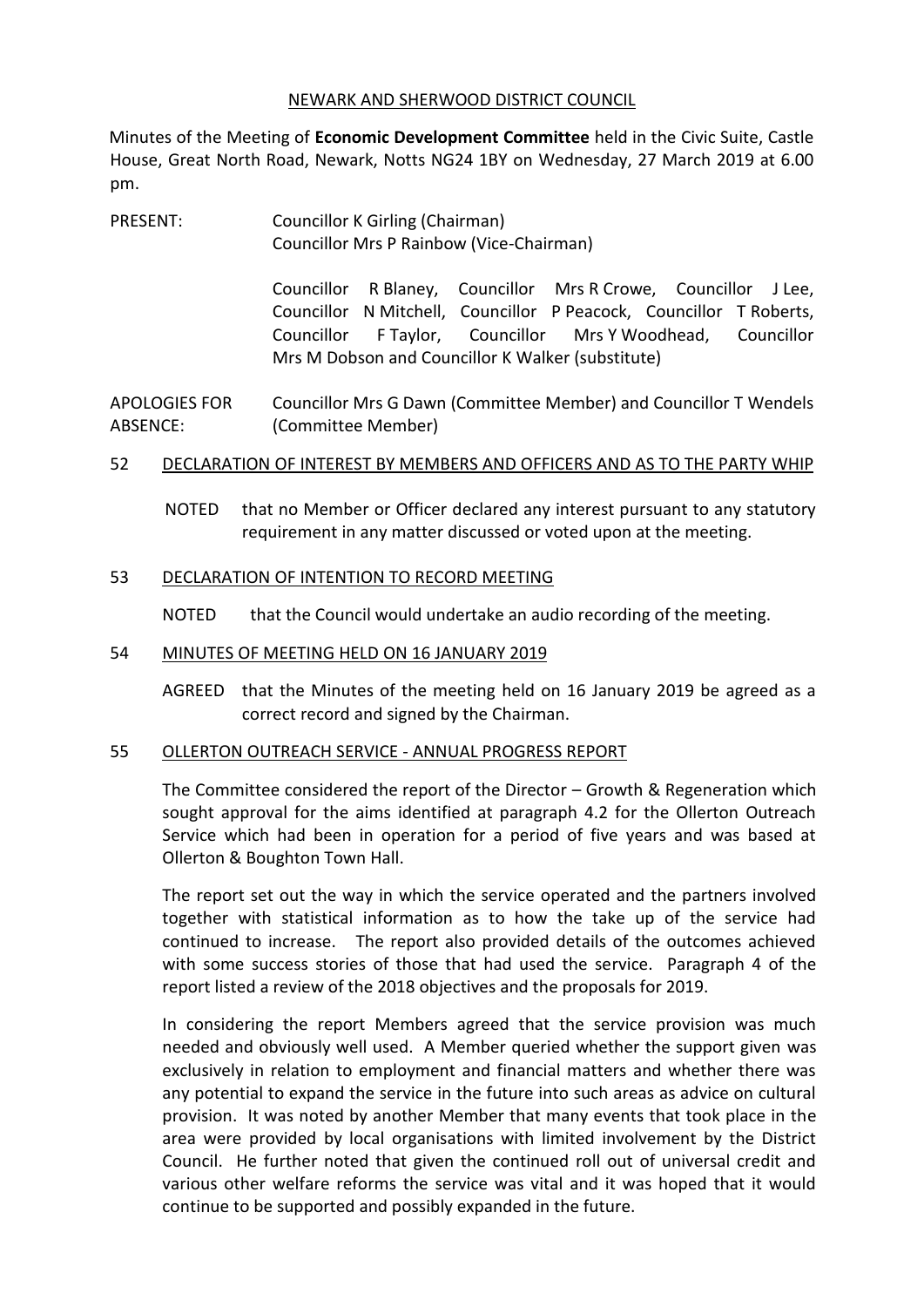In response to the above comments the Director advised that the report was specifically in relation to the Ollerton Outreach Service, adding that further work was being undertaken in relation to service provision and that going forward Committee would be informed as to how all the different aspects of the work would be amalgamated.

Members agreed that their thanks be passed on to all those involved with the service provision.

AGREED (unanimously) that:

- (a) the continued progress of the service be noted; and
- (b) the aims for 2019, as identified in paragraph 4.2 of the report, be approved.

### 56 CHRISTMAS RETAIL PROMOTION CAMPAIGN EVALUATION

The Committee considered the report of the Director – Growth & Regeneration in relation to the results of the evaluation of the Christmas Retail Promotion Campaign. The report set out the reasoning behind the decision to run the campaign and the actions undertaken by both the Council and the local retailers and businesses. It was reported that the campaign had proved successful with a note of the results being listed in paragraph 3.2 of the report.

In considering the report Members acknowledged and welcomed the success of the campaign. It was suggested that this type of promotion not be exclusively for Christmas but that it be built upon with different themed campaigns being run throughout the year.

A Member welcomed the figure that the social media reach had achieved and requested that regular updates be provided to ensure that the success was continued.

A Member advised that in the Southwell area various events were held throughout the year and that these had their own organisers e.g. the Southwell Music Festival. She queried whether it would be possible to 'piggy back' on these types of events which in turn would encourage visitors and tourists to remain overnight in the district. The Business Manager – Tourism advised that it was hoped that a shared events calendar could be established to promote events throughout the district.

In response to whether the local retailers had considered the campaign a success, the Business Manager stated that the feedback he had received from Totally Locally had been very positive and worthwhile.

AGREED (unanimously) that:

(a) the success of the Christmas Retail Promotion Campaign in delivering a reach of more than half a million be noted; and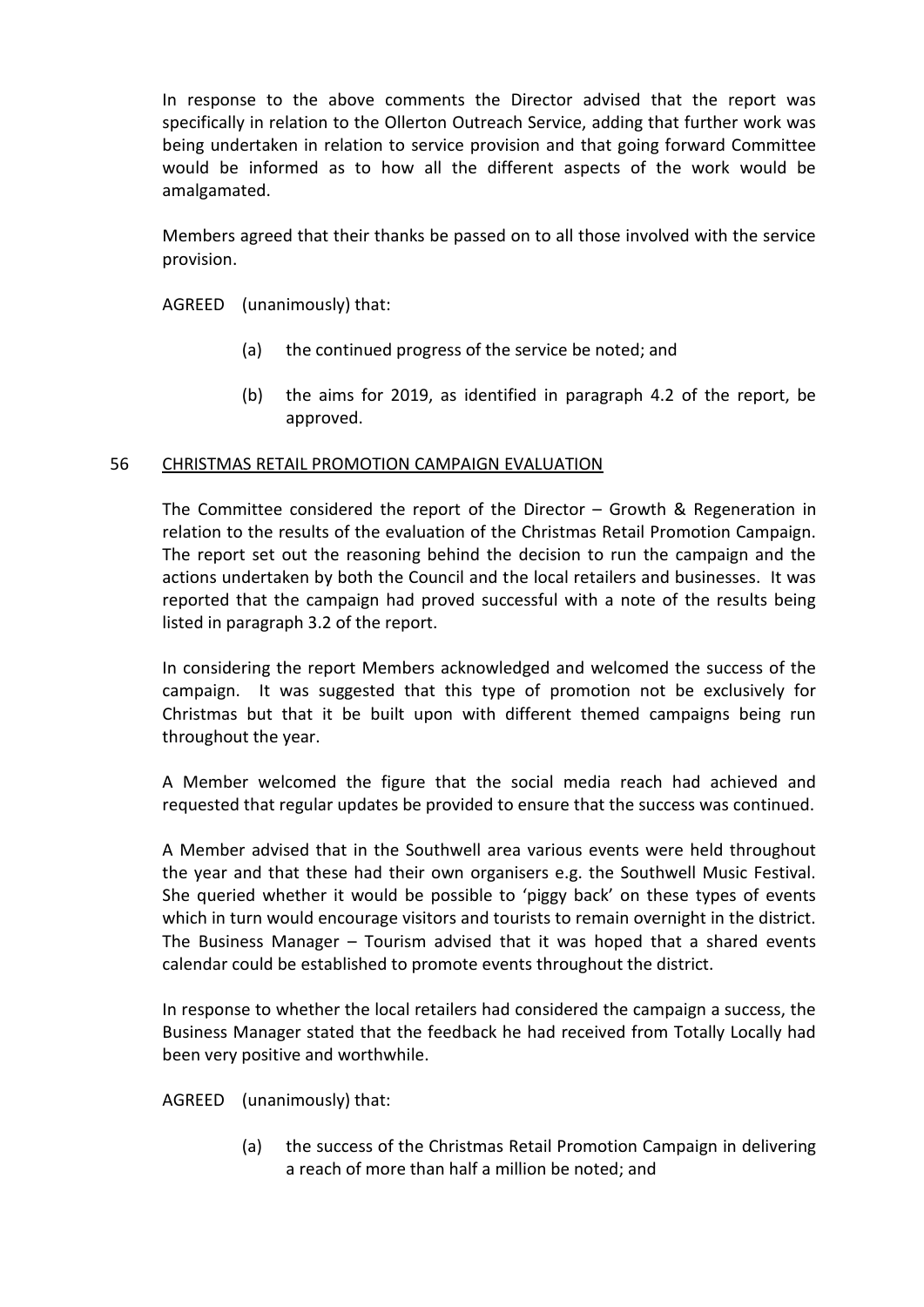(b) in consultation with the Chairman, Vice-Chairman and Opposition Spokesperson, the development of additional campaigns throughout the year to raise the profile of Town Centres be supported. This is to include an invitation to present, to a future meeting of the committee, delivered and forthcoming activities and events by the Town Centres and Tourism Business Units, in conjunction with town centre traders and partners.

### 57 FUTURE HIGH STREETS FUND

Following advice from Officers that the information included in the report should be treated as exempt the Chairman, with the agreement of the Committee, moved the item to be considered under Confidential and Exempt Items.

#### 58 PROCUREMENT UPDATE

The Committee considered the report of the Director – Growth & Regeneration which sought to update Members on the proportion of Council spending with local businesses and to recommend ways to support local businesses.

The report set out the Council's annual spend with local suppliers providing details of the way in which the final percentage of 40.2% was calculated. A spend profile/analysis was provided at paragraph 3.0 of the report with the future proposals for procedure being set out in paragraph 5.0. It was noted that Welland Procurement had been appointed to provide ongoing procurement support to Council Officers following the retirement of the Council's Procurement Manager.

In considering the report Members referred to the increased collaboration and shared services and the potential benefits thereof. They were advised that the partners in the share service were: Melton; South Kesteven; NSDC; Leicester; and Northants.

AGREED (unanimously) that:

- (a) the report be noted and local procurement be encouraged as far as practicable (including via Welland Procurement), monitored and reported back to the Economic Development Committee at the end of the 2019/2020 financial year;
- (b) the Business Manager Financial Services progress through Welland Procurement formal training/information packs for likely local providers on the public procurement process as detailed in paragraph 5.3 of the report;
- (c) a future report on the review of the Planning Obligations Supplementary Planning Document include a review on the feasibility of securing local procurement and/or employment via new major development proposals; and
- (d) Welland Procurement be invited to the next meeting of the Committee to provide Members with an explanation as to how local procurement would be improved.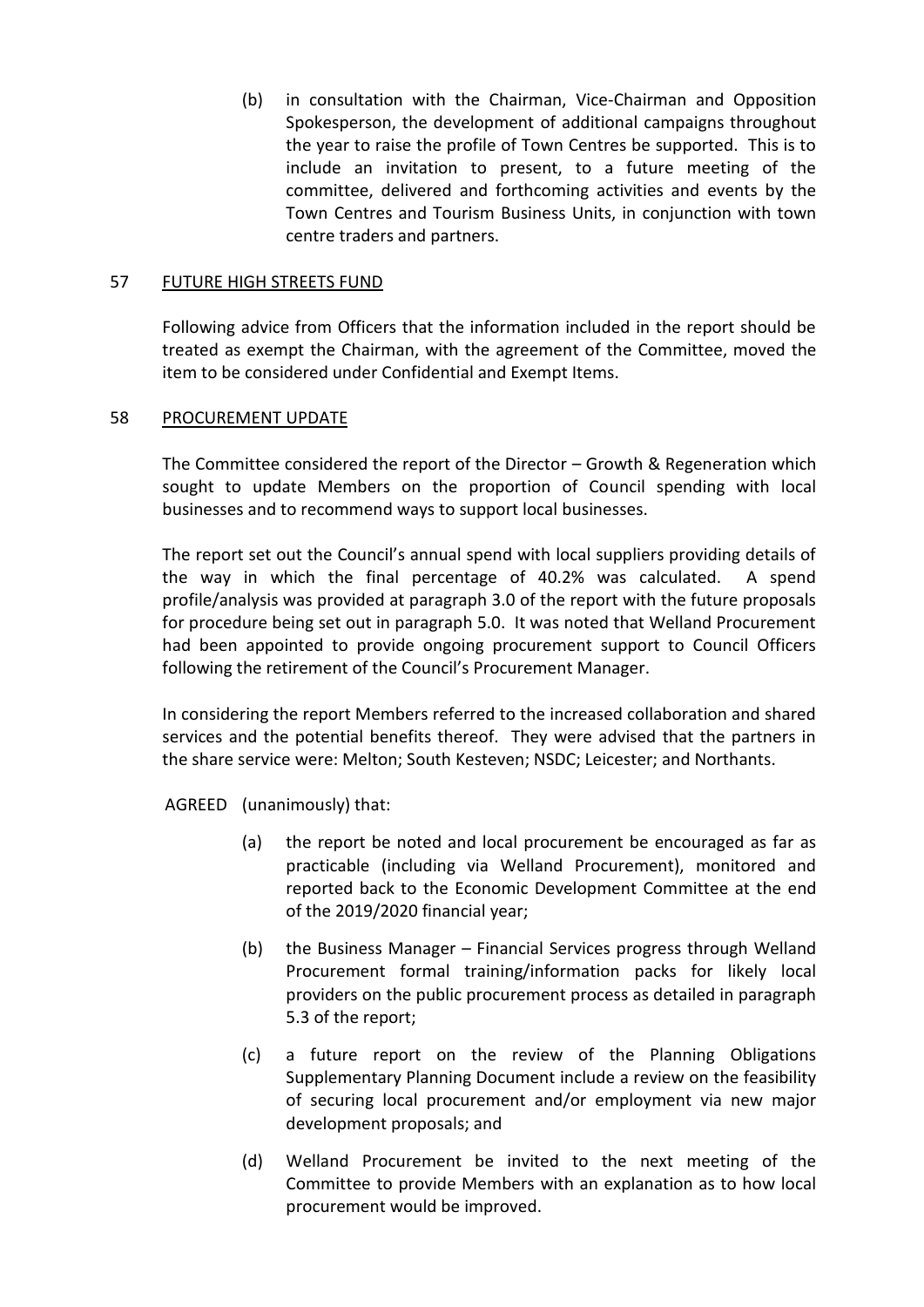### 59 LOCAL DEVELOPMENT FRAMEWORK - PROGRESS REPORT

The Committee considered the report of the Director – Growth & Regeneration in relation to a new timetable for undertaking work on various elements of the Local Development Framework (LDF) contained within the Local Development Scheme (LDS) timetable.

The report set out the background to the current LDS and the delays encountered with the receipt of the Inspector's Report for the Amended Core Strategy and the consequences arising therefrom. Paragraph 3 of the report set out the timetable and main elements of future work which related to the review of the Allocations and Development Management Policies DPD.

In considering the report Members expressed their dissatisfaction with the delay in receiving the Inspector's Report and that a consequence of that could be that there would be a requirement to hold a special meeting of the Council in order to not further delay the timetable. Members also discussed the ongoing work with Gypsy & Traveller policies and allocations and the information that had been gathered to-date.

AGREED (unanimously) that:

- (a) the progress towards meeting the timetable of the adopted Local Development Scheme be noted;
- (b) the proposed amendment to the Local Development Scheme to reflect the proposed approach set out in Section 3 of the report be approved; and
- (c) the amended Local Development Scheme would come into force on 28 March 2019.

# 60 PROTECTING AND ENHANCING ENGLAND'S TREES AND WOODLANDS - CONSULTATION RESPONSE

The Committee considered the report of the Director – Growth & Regeneration which set out the Government's consultation on protecting and enhancing England's Trees and Woodlands. The report also set out the Council's response to the consultation. A copy of the consultation document was appended to the report.

In considering the report a Member queried whether the County Council should submit responses as they were the authority responsible for the maintenance and felling of street trees. In response the Business Manager – Planning Policy advised that the consultation lacked detail and noted that the Council were responsible for the administration of Tree Preservation Orders. He also acknowledged that other organisations also held some responsibilities for trees. It was noted that should the Government's proposals to introduce new measures to increase transparency and accountability in the process of felling street trees then a set of regulations would also need to be introduced. It was further noted that many forms of tree loss would not be covered by the proposals.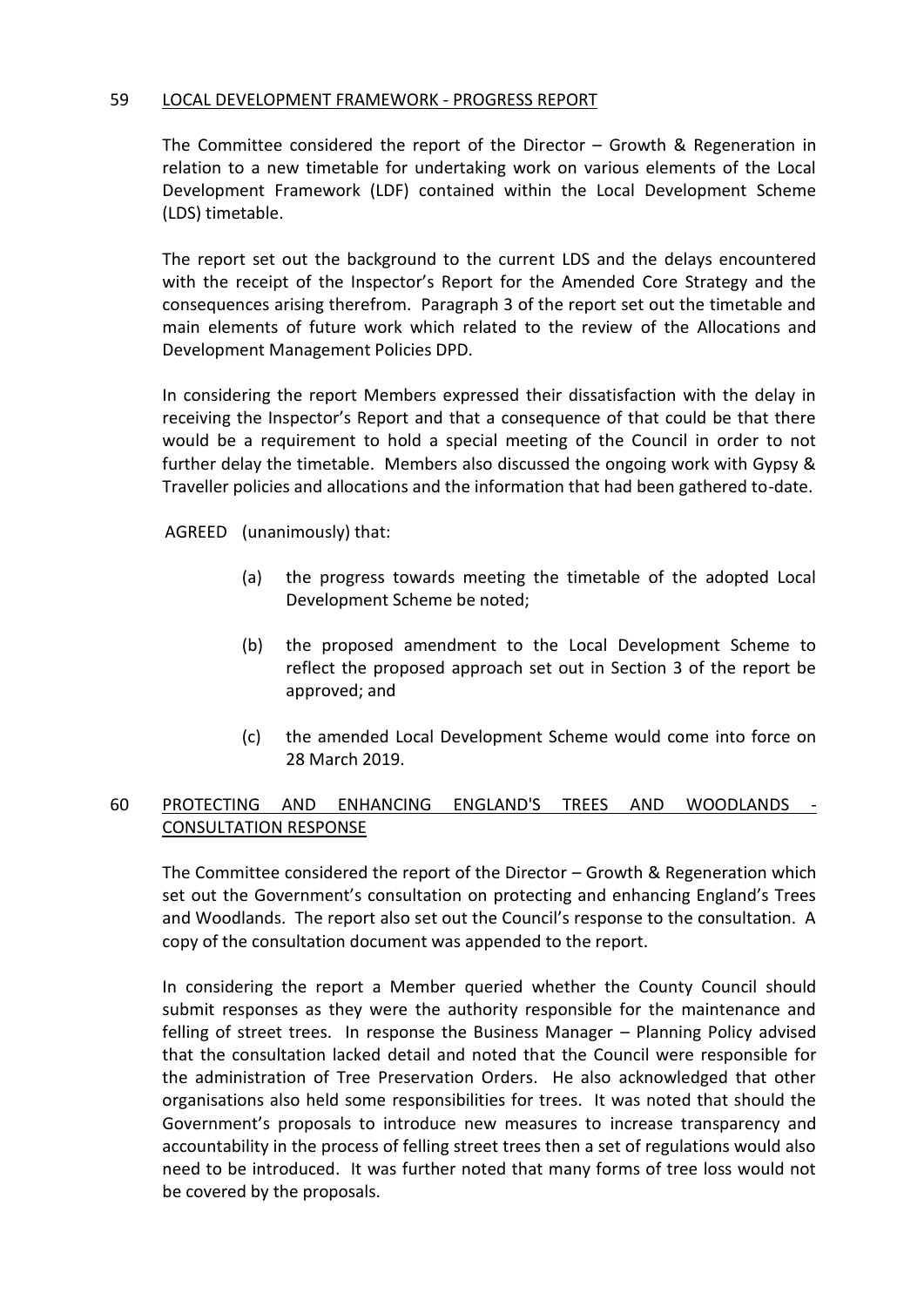Members had a full and indepth debate about issues surrounding the maintenance and felling of trees. It was noted that there was no resource for tree maintenance and that this led to the problems encountered due to over growth at the base of a tree thereby reducing visibility or tree roots disturbing the public footpaths.

AGREED (unanimously) that the District Council's response to the Government's "Protecting and Enhancing England's Trees and Woodlands" consultation be noted.

#### 61 VISIT NEWARK & SHERWOOD WEBSITE

The Committee considered the report of the Director – Growth & Regeneration which sought to provide Members with proposals relating to the significant development of the District's tourism presence online.

The report set out the results of market research undertaken which sought a variety of information from both visitors and would-be visitors to the district the broad results of which were that Newark & Sherwood did not resonate strongly as a destination 'brand'. It was recommended that in order for that to be addressed there needed to be a sustained and targeted tourism marketing plan focussing on three distinct but complementary destination brands: Newark, Southwell and Sherwood Forest. Details of the proposed action to create a new tourism online presence were set out in paragraph 3 of the report.

In considering the report Members were informed that the Groups responsible for developing the Destination Management Plans had approved of the proposed action. The Business Manager – Tourism advised that the proposals were cost neutral as it could all be met from existing budgets.

In acknowledging the proposals a Member suggested that the use of bloggers and tweeters could be developed as they had an increasing influence on their readers and also had the ability to extend the reach of the Council's online presence. The Member also queried as to whether the Council would maintain a relationship with the web designers to ensure that updates and security patches were continued. The Business Manager confirmed that the use of bloggers and tweeters would be undertaken and that a relationship with the web designers would be maintained.

In response to possible cross links of tourism destinations with the National Trust, the Air Museum and Southwell Minster the Business Manager confirmed that they would be put in place.

Members discussed how tourism destinations within the district could be promoted to the visitors at Center Parcs. It was noted that the organisation were resistant to any external advertising within their parks and Members therefore suggested that signage be improved on the routes to the park. The Business Manager advised that the Forest Lodge Holidays near to Sherwood Forest were actively encouraging their guests to visit other attractions in the area.

AGREED (unanimously) that the Business Manager – Tourism be given delegated authority, in consultation with the Chairman, Vice-Chairman and Opposition spokesperson, to procure, design and implement a new '3 in 1' tourism website solution.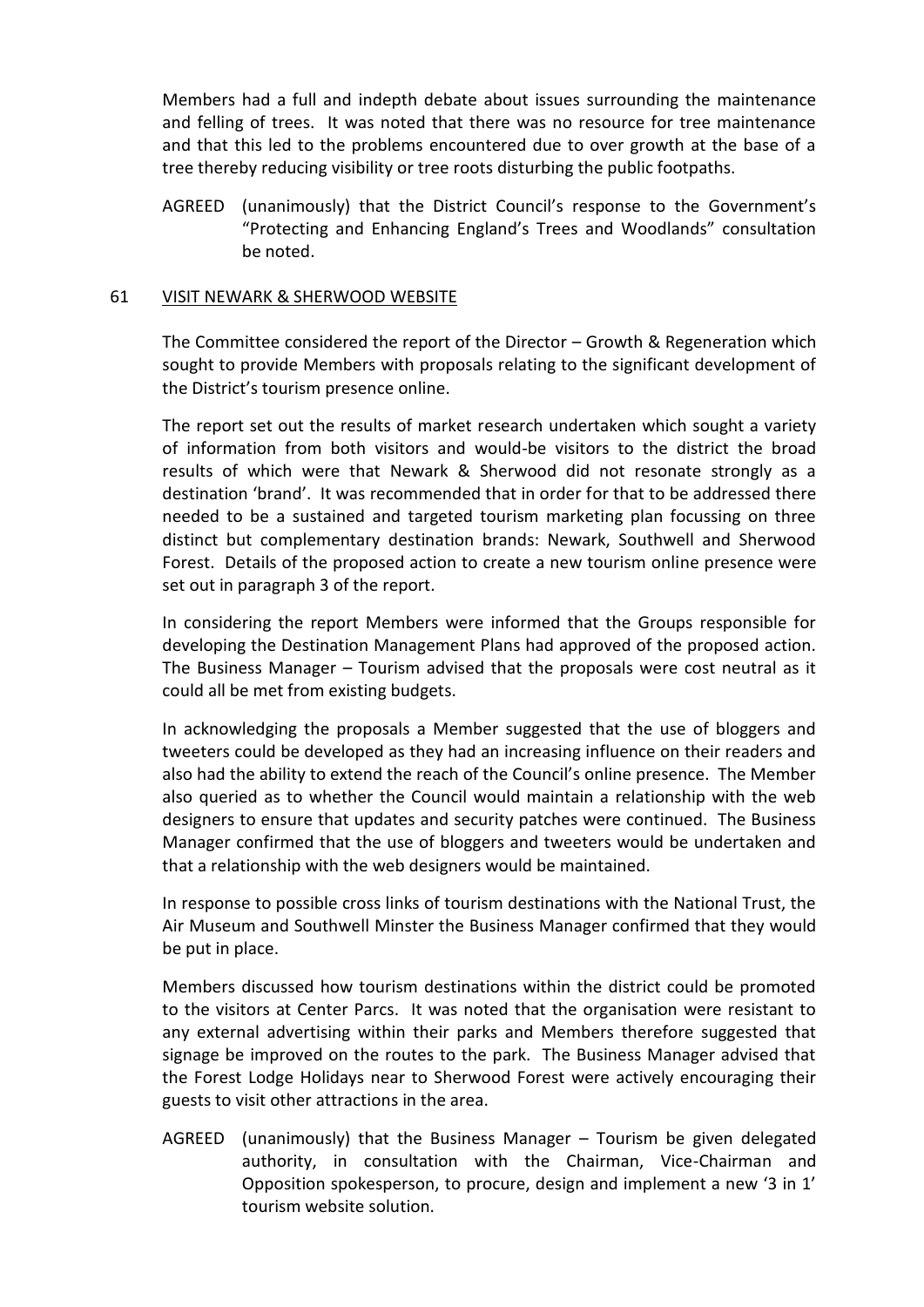### 62 NATIONAL CIVIL WAR CENTRE - NEWARK MUSEUM UPDATE REPORT

The Committee considered the report of the Director – Growth & Regeneration which sought to provide Members with an overview of the performance and development of the National Civil War Centre (NCWC), set within the context of its integration with the Palace Theatre and Visitor Information Services.

The report set out the background to the amalgamation of the two venues and provided statistical information as to: visitor footfall; number of children and young people engaging with heritage and cultural activity; number of hours of volunteer activity; and income generated. The report also set out information as to the visitor experience using data taken from social media sites. Details in relation to collections and exhibitions; learning and participation; commercial activity; visitor numbers; and budget and performance were also noted within the report. Paragraph 4 of the report set out the three main objectives for 2019/2020 being: continuing to improve the 'offer'; increase events and awareness; and develop projects to promote community participation.

In considering the report a Member queried whether a review of the NCWC was proposed with a view to reducing the financial subsidy it currently received. The Director – Growth & Administration advised that the plans for the centre would be presented to Committee in due course but that it could not be said that the subsidy would be reduced, however, Members would be briefed on the budget process. It was also reported that an appeal was pending for the increase in business rates that had been levied against the centre. A Member noted that an increase in the number of visitors would lead to an increase in revenue and therefore enable the level of subsidy to be reduced.

The Business Manager – Heritage, Culture & Visitors advised that the current demographic split of visitors was 50:50 between tourists and locals adding that initiatives were being explored to tempt visitors to return for further visits. In response to a Member stating that a visit to the centre was expensive and that there was insufficient things to do the Business Manager stated that more needed to be done to engage with the local visitors in order to increase footfall. She stated that events could be held that would not attract the usual full cost of visiting the centre. A Member suggested that the centre should be more civil war centric and that exhibits in relation to the town centre should be shown at alternative venues. He also suggested that Newark as a whole could be viewed as a museum. The Business Manager advised that dwell time by visitors was good in comparison to other venues and that a piece of work was being undertake to ascertain the results of visitor experience.

AGREED (unanimously) that the contents of the report and the wider programme of activities planned for the forthcoming financial year be noted.

#### 63 ANNUAL REVIEW OF EXEMPT REPORTS

The Committee considered the report of the Chief Executive in relation to whether exempt reports previously considered by Members throughout the municipal year should remain exempt.